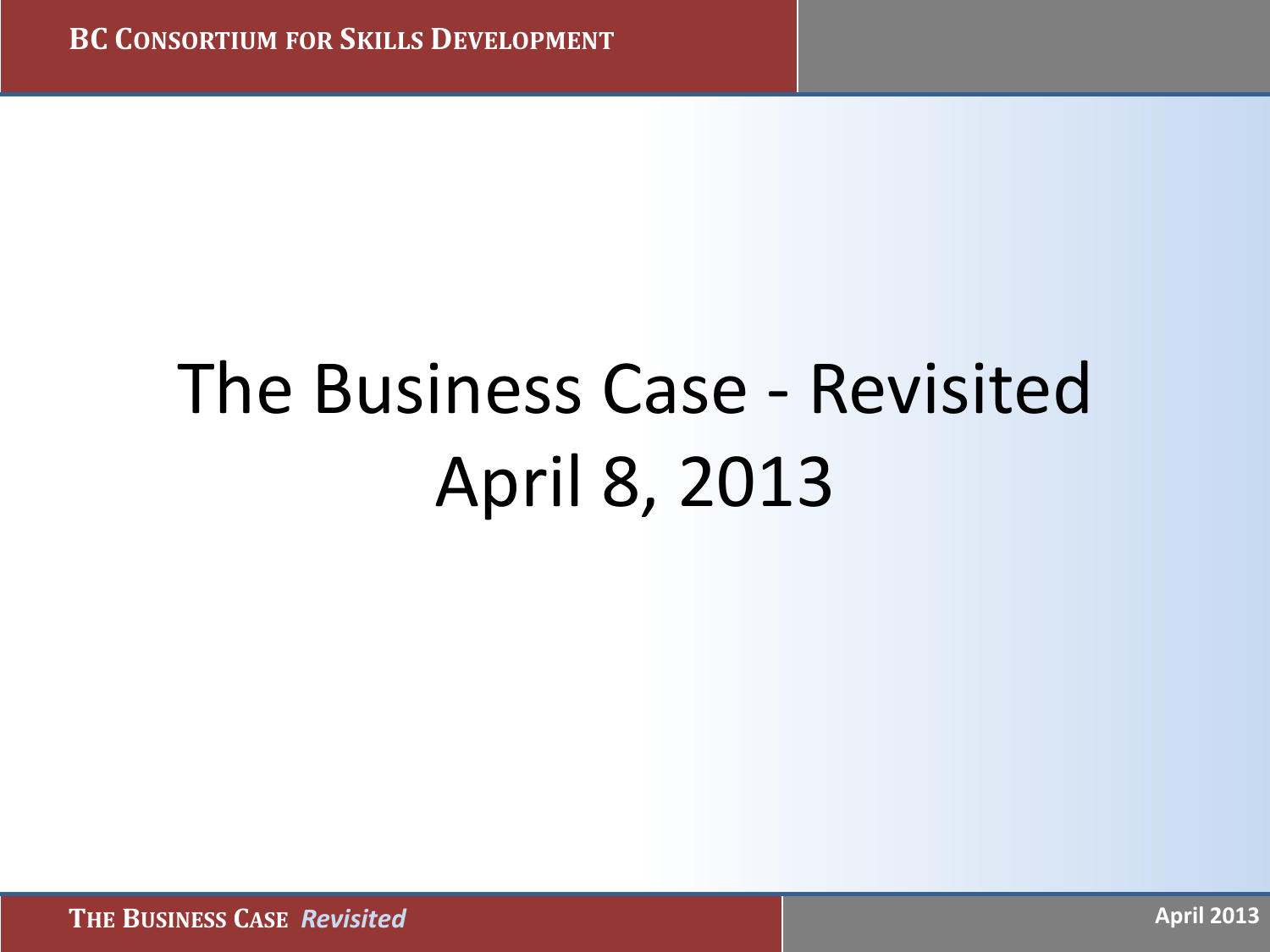#### **AGENDA**

- 1. Overview
- 2. Achievements To Date
- 3. Obstacles to Success
- 4. Proposed Changes
- 5. Governance and Organization Structure
- 6. Next Steps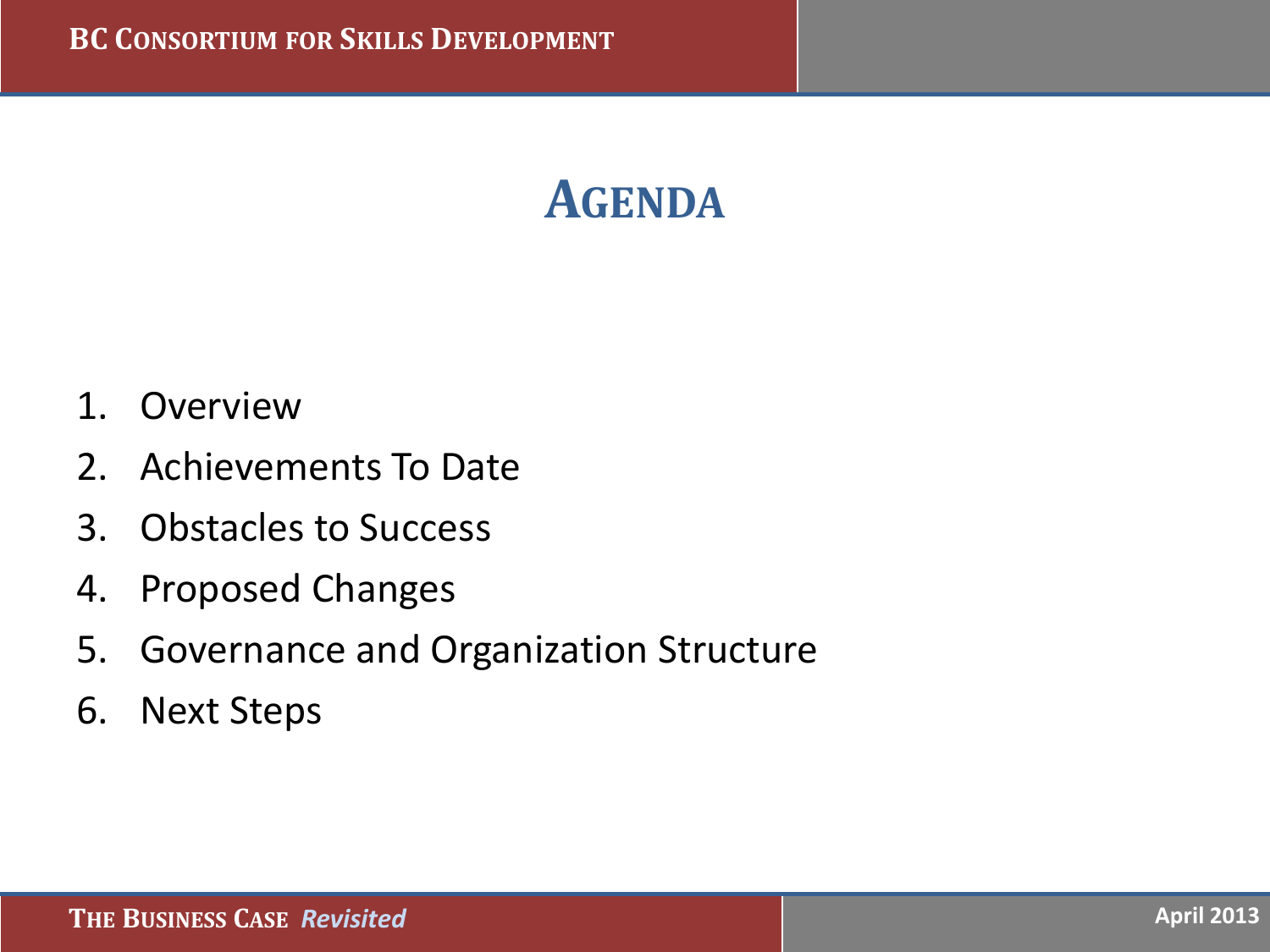#### **OVERVIEW**

- Consortium History
	- Informal Collaboration to Pilot Year
- Consortium Purpose
	- Enhance Revenue/Profit
	- Penetrate New Markets & New Sources of Revenue
	- Generate Additional FTEs
	- Reduce Operating Costs Through Greater Efficiencies
	- Bolster Capacity
	- Enhanced Influence and Profile
	- Share expertise and staff development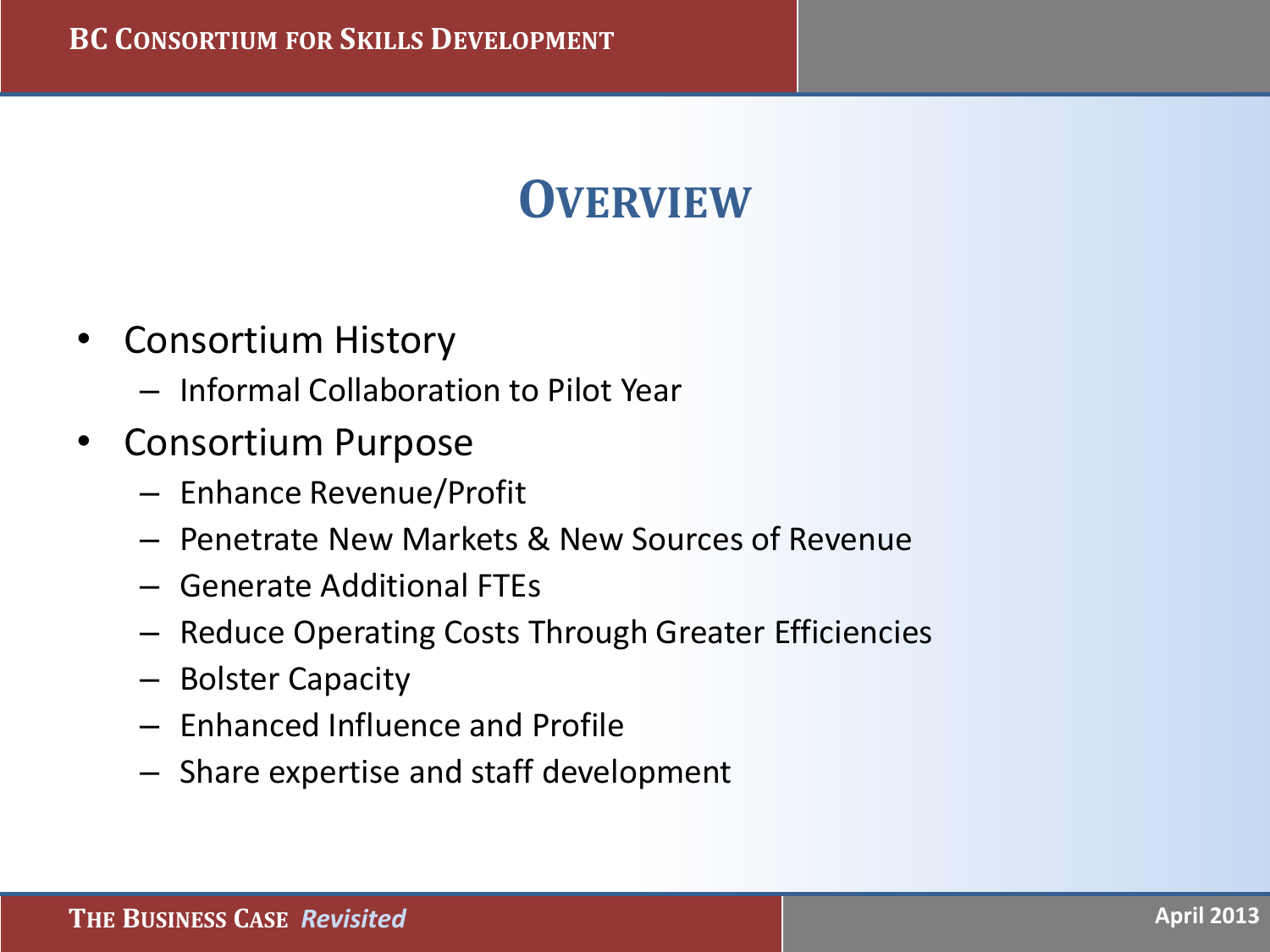#### **ACHIEVEMENTS TO DATE**

- ESA from \$3.7M to \$16.6M (Non-Consortium Funding Unchanged)
- WTP Project (\$4.5M)
- New Essential Skill Funding Sole Sourced to PSE system
- Strengthening Ties with Industry Sectors
- Greatly Enhanced Informal Cooperation
- Development Of Some Operating Procedures & Systems
- Incubator role for new Government and College programs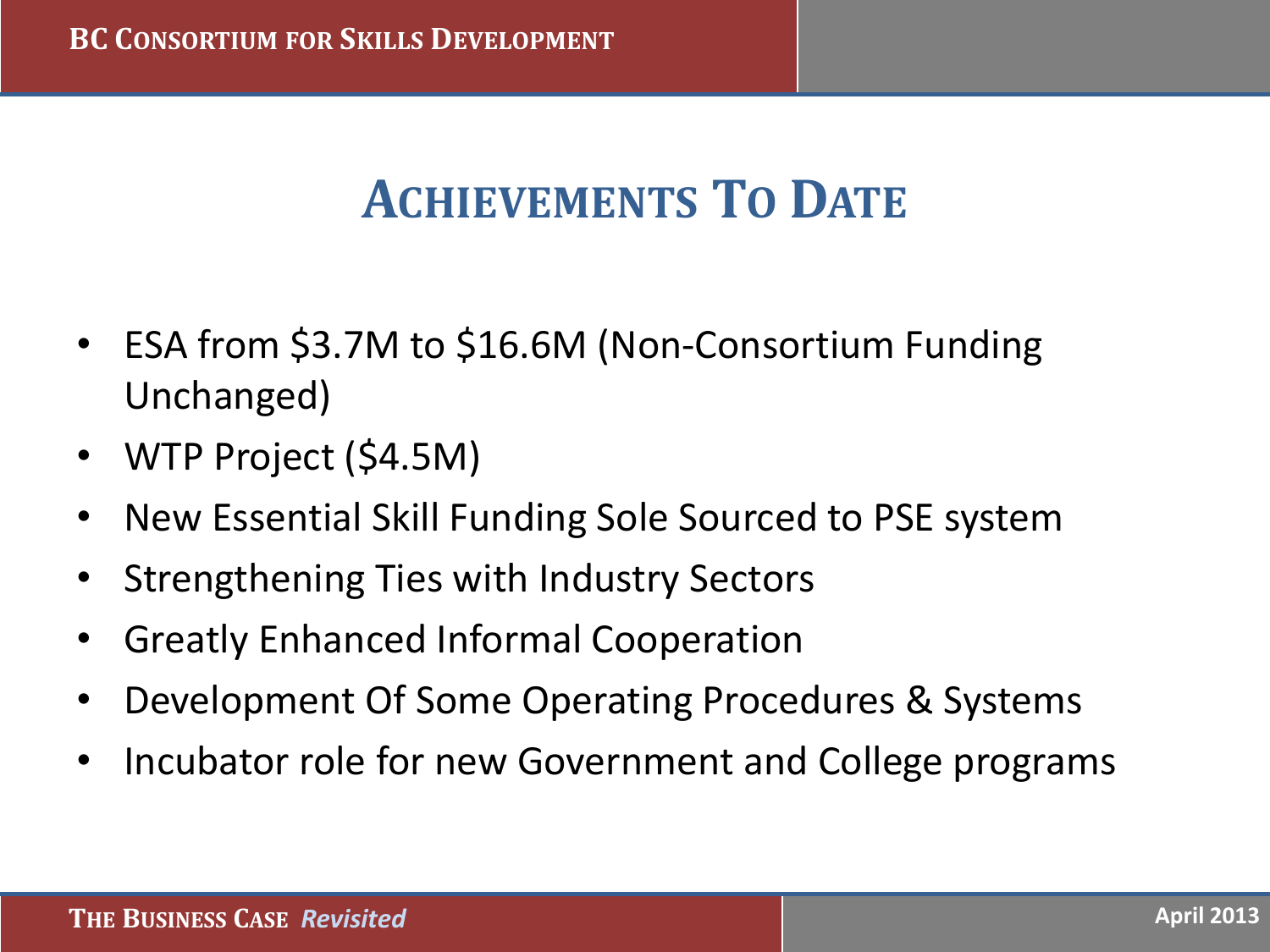#### **OBSTACLES TO SUCCESS**

- Limited Resources
	- Pilot Year Provided Consistent But Minimal Resources (1-2 consultant days per week)
- Business Development Approach
	- by Committee vs. Centralized & focused efforts
	- RFP response versus proactive development
	- Limited lead Institute programming
- Narrow View of Markets and Business Lines
- Lack Of Engagement and Capacity
	- Need to build capacity to develop and deliver within system
- Quality Management
	- Need a common standard and ability to deliver at that standard
- Communications Challenges
	- Variation of styles, availability and commitment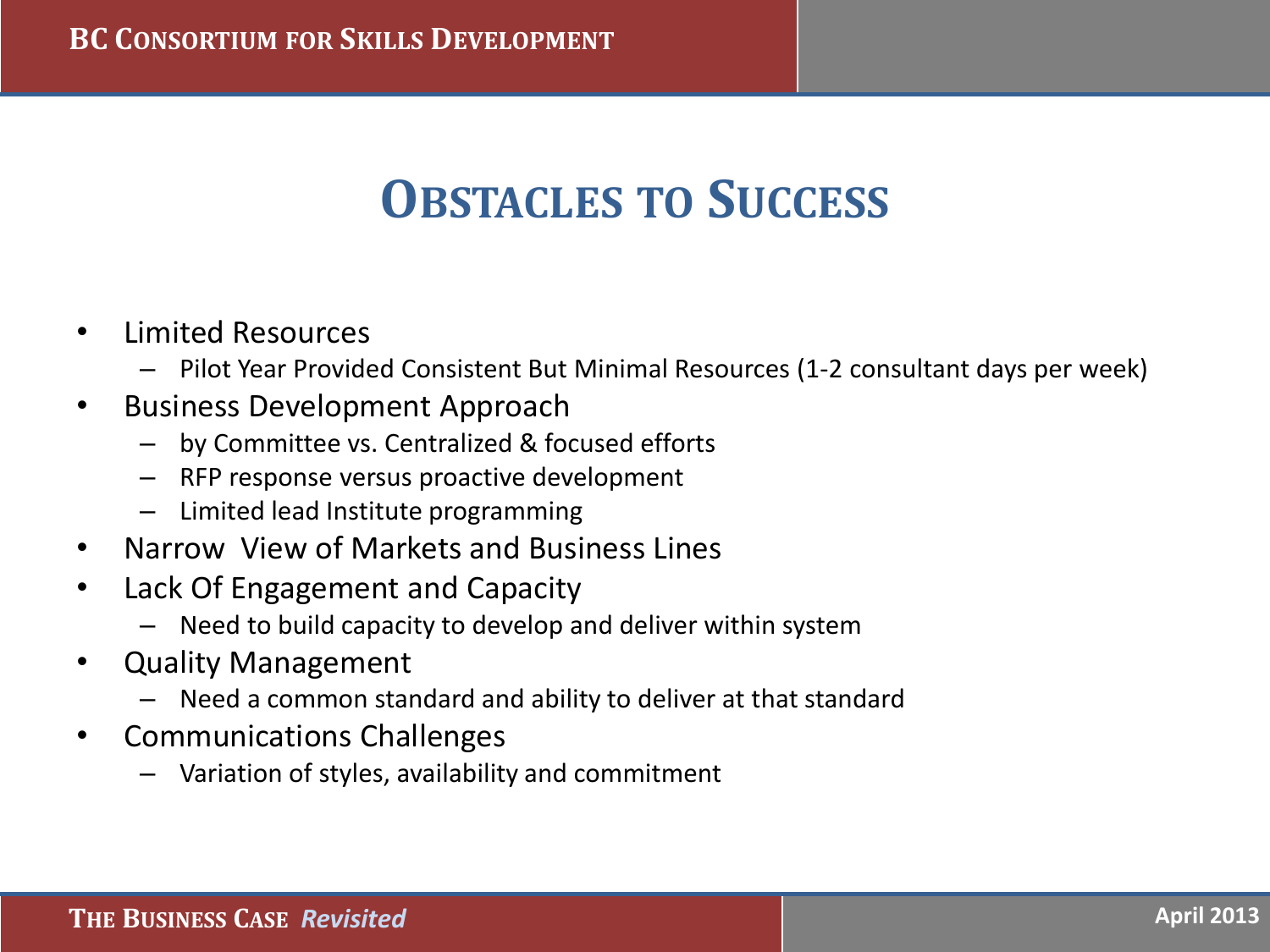### **PROPOSED CHANGES**

- Sustained, focused long term commitment
	- Enhanced Resources (\$.5M Three Year Commitment)
	- Establish Executive Office
		- » Clear Accountabilities
		- » Quality System Performance Based Approach
		- » Enhanced Effective Communications
- **Explore New Markets & New Business Lines**
- System Wide Engagement and Availability
	- An Entrepreneurial Mindset
	- Consortium as a Priority
	- Train expert project development and delivery staff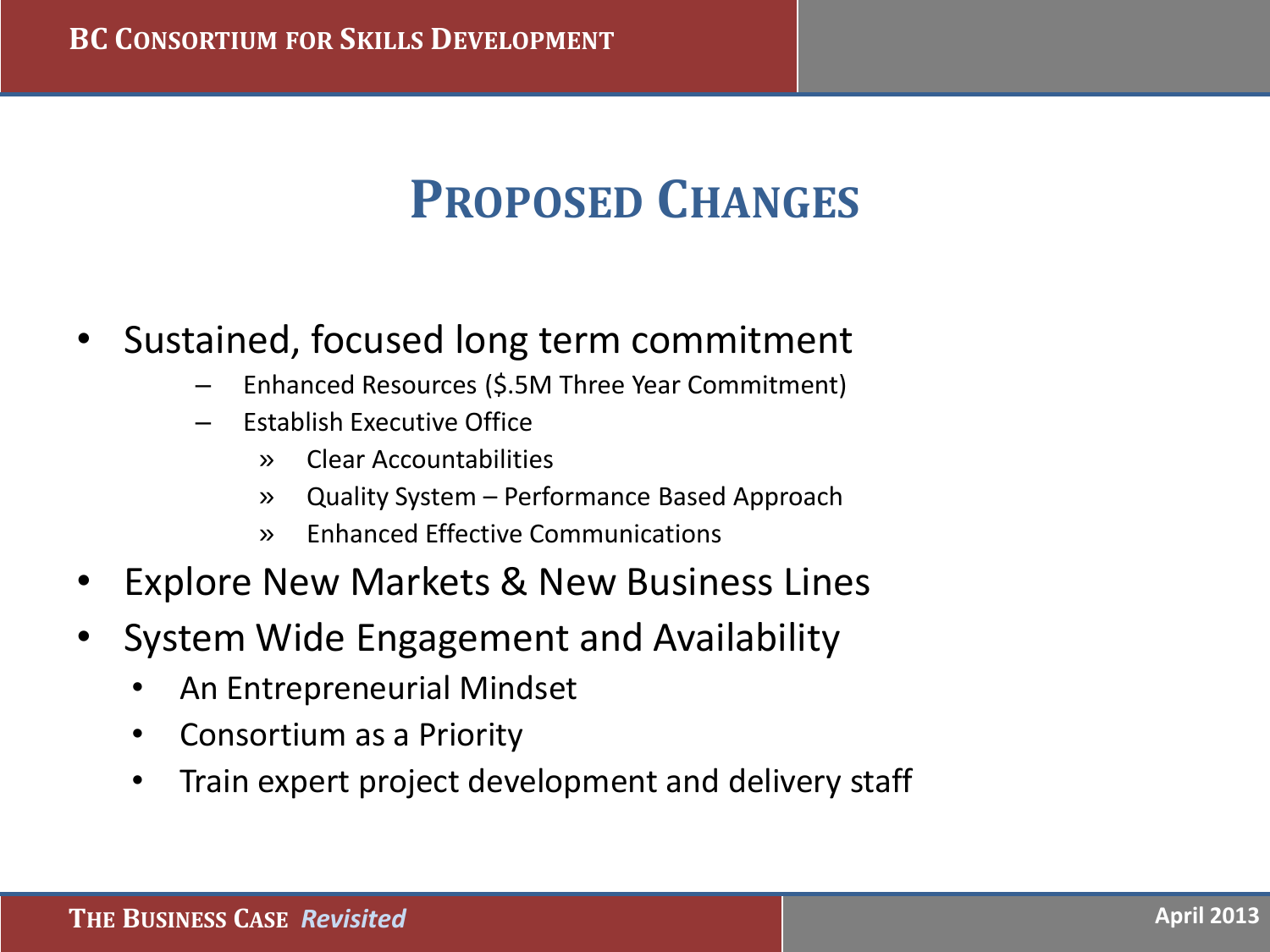#### **Proposed Consortium Organization Structure**

P R E S I D E N T S

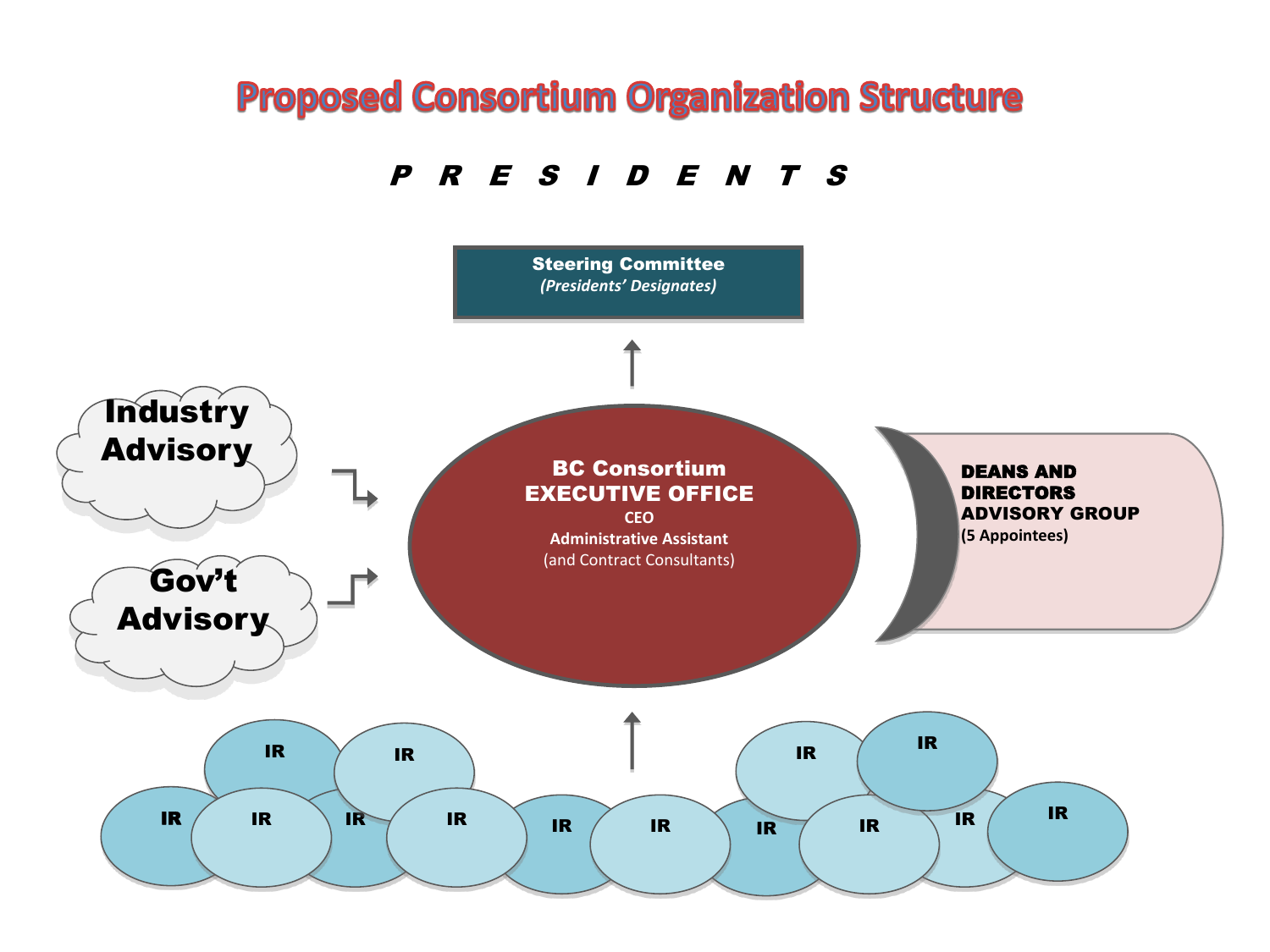## **NEXT STEPS**

Today: Commitment to move forward and engage in review • April/May: Distribution to all presidents including BCC and Regional University partners Detailed Review And Discussion With Steering Committee Sub Group discussions and review led by Steering Committee for feedback • May 30: Full Discussion and Final Decision and Implementation